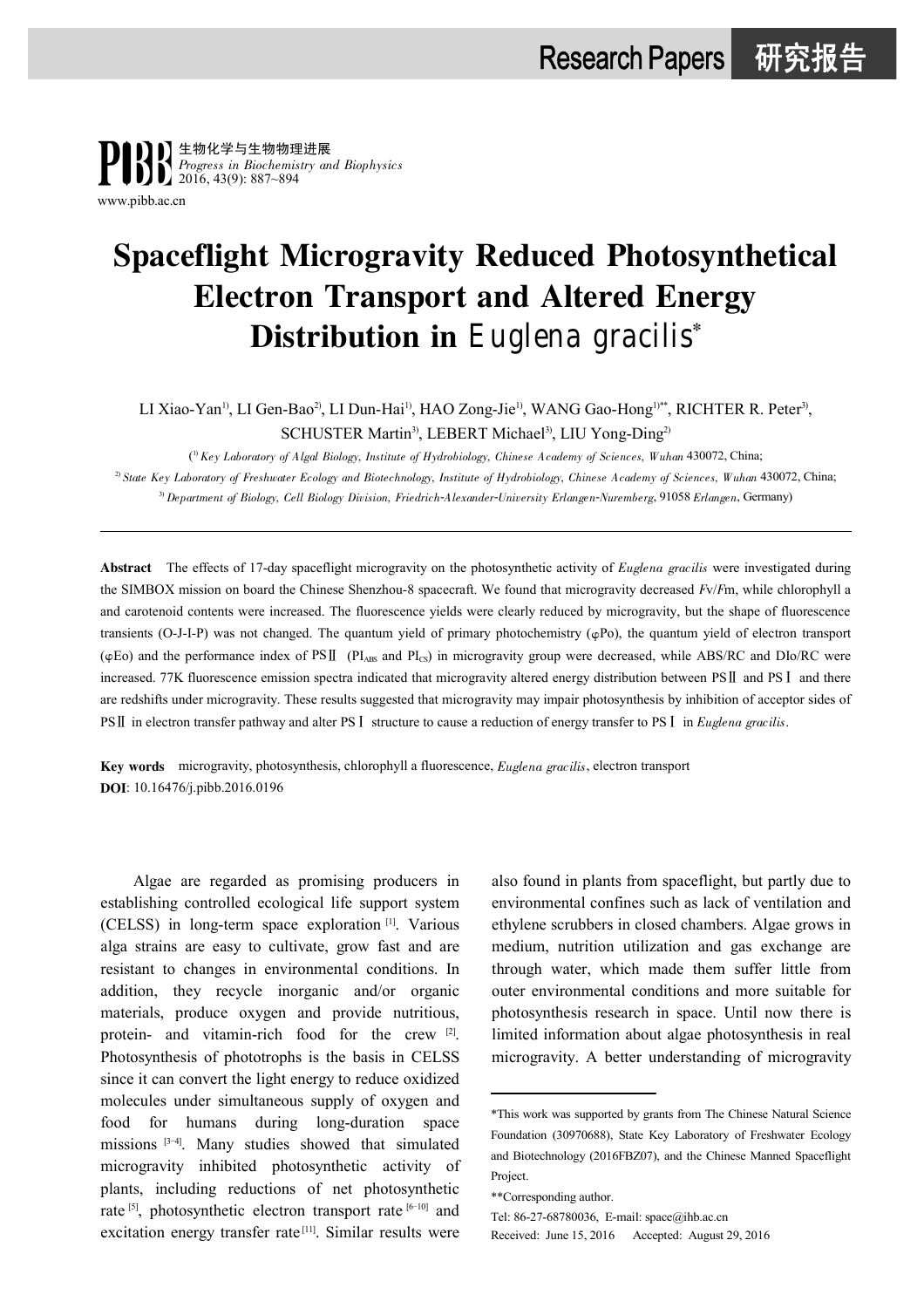on algal photosynthesis is important to maintain and optimize the algae productivity in space, and further constitution of the material and energy recycle in CELSS.

Chlorophyll fluorescence in living cells have been regarded as very useful tools to assess the performance of the photosynthetic apparatus<sup>[12]</sup>. Recent improvements in detecting fluorescence kinetics by direct, timeresolved fluorescence measurements, can be applied to various oxygenic photosynthetic material  $e.g.$  for determination of impacts of different stressors on photosynthesis [13-16] . The fluorescence transients (O-J-I-P) polyphasic transients have been found to change its shape according to different environmental conditions, which can be used to elucidate the inhibition sites in photosystems in detail  $[17-18]$ . In addition, 77K low temperature fluorescence spectroscopy can help to sort out energy distribution between  $PSI$  and  $PSII$  during energy transfer in photosystem<sup>[19-20]</sup>.

In this study, we employed the green fresh-water flagellate *Euglena gracilis* as an oxygen producer in establishing of the CELSS during SZ-8 mission spaceflight since *Euglena gracilis* is a suitable model organism for photosynthesis research and space biology<sup>[10, 21]</sup>. Recent research demonstrated that gravitaxis in Euglena gracilis is mainly based on a physiological mechanism[22] and alignment of the axis of motile and immobilised cells was compared at different accelerations during a short-term sounding rocket experiment (Texus  $40$ )<sup>[23]</sup>. In addition, *Euglena* has been testified to provide sufficient oxygen for fish in small closed systems on board the Foton M-2 satellite on a 12-day mission<sup>[24]</sup>. However, there are a few reports about the effect of real microgravity on photosynthesis of Euglena, especially in the investigation about inhibition sites and energy distribution of microgravity. In this study, this issue is addressed in more detail during SZ-8 mission spaceflight and several biochemical and physiological parameters were examined to the effect of real microgravity on photosynthesis, which include below: (1) determination of chlorophyll fluorescence after spaceflight to identify the inhibition sites of photosynthesis system; (2) investigation of photosynthetic pigment compositon of Euglena gracilis after spaceflight; (3) measuring an 77K assay (low temperature fluorescence) to study effects of spaceflight on energy distribution between PSI and

 $PSII$  during energy transfer.

#### 1 Materials and methods

### 1.1 Organisms and culture

Euglena gracilis was provided by University of Erlangen (Erlangen, Germany) and cultured in D1 medium with a little modification  $[10, 21]$ .  $(NH_4)_2HPO_4$ was added into the medium with a final concentration of 200 mg/L. Chlorella pyrenoidosa was provided by the FACHB (Freshwater Algae Culture Collection of Institute of Hydrobiology, the Chinese Academy of Sciences) and cultured in 1/2 strength Bold's Basal Medium (BBM)<sup>[25]</sup>. Bulinus australianus was cultured in our laboratory<sup>[2]</sup>.

#### 1.2 Experiment hardware

The experimental hardware was designed and constructed by EADS (Astrium, Friedrichshafen, Germany) on behalf of DLR, the Germany Space Administration (Bonn, Germany). Figure 1 showed the draft of the experiment hardware, which is composed of two main parts: the upper chamber with volume of about 15 ml and lower chamber of about 45 ml. They were separated by an Aeroseal membrane. The Aeroseal membrane allows exchange of small molecules and gases but is not permeable for algae. Two LED-arrays, each with 6 lights (665 nm), were located along one side of the lower compartment. One group(day lights) has light cycle of 12 h∶12 h. Another (night lights) was switched on all the time. Light intensity was about  $15 \sim 250 \mu E/m^2$ s when the day lights were switched on (depending on the position in the chamber), and the average intensity was 82.4  $\mu$ E/ (m<sup>2</sup> · s). The night lights intensity was about  $4 \sim 9$   $\mu$ E/(m<sup>2</sup>·s). Two identically containers were employed in the experiment, a flight module (FM) for 滋g-exposure and a 1g-ground reference (ground module: GM). After sample loading, the flight module



Fig. 1 Draft of the Joint container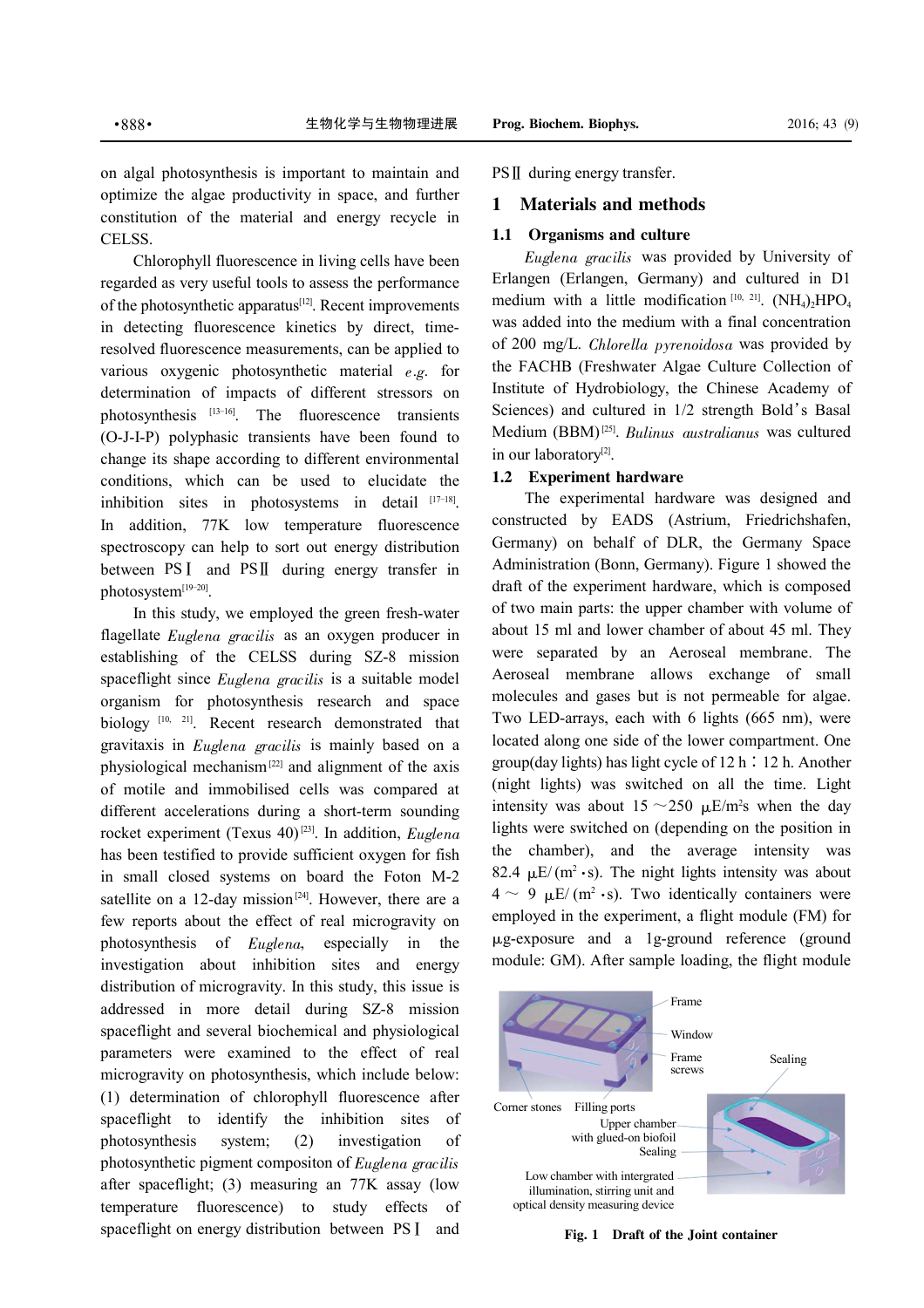(FM) was mounted on a  $\mu$ g-slot into the BIOBOX experiment incubator, which was designed for space applications. The GM was kept under the same light and temperature conditions as the FM and all procedures were kept the same as flight samples.

#### 1.3 Load and retrieve procedure

Flight samples loading were started 12 h before launch. Each part of the container was strictly sterilized before use. Euglena was diluted to  $4 \times 10^4$ cells per milliliter with fresh D1 medium and added into lower chamber. As a secondary oxygen producer and food provider, Chlorella was filled into the upper chamber together with 3 Bulinus australianus snails. The initial concentration of Chlorella was adjusted to  $3.2 \times 10^5$  cells/ml with  $1/2$  BBM medium. The spacecraft SZ-8 was launched in Jiuquan Satellite Launch Center on Nov. 1, 2011 and reentry landed on Nov. 17, 2011. Power was turned on after launch and turned off before retrieval. The first and last cycles were light on (day lights and night lights on). Microgravity level of most time in SZ-8 mission is below 0.001g. After landing, SIMBOX were transported to Beijing within 8 h for further sampling processing.

#### 1.4 Measurement of fluorescence transients

Fluorescence transients (O-J-I-P) measurements were conducted immediately after the descent of payload. The samples were measured at 25℃ using a Plant Efficiency Analyzer (Hansatech, UK) according to Strasser et  $al^{[26]}$ . Illumination (650 nm) was provided by an LED array and was focused onto the sample to provide a homogeneous irradiance. The fluorescence signals were detected by a high performance PIN photodiode detector. All samples were dark-adapted for 15 min prior to measurements. The fluorescence intensities at 50  $\mu$ s, 2 ms (J-step) and 30 ms (I-step) were denoted as  $F_0$ ,  $F_J$  and  $F_I$ , respectively. The specific parameters were calculated according to the J-I-P-test<sup>[16, 26]</sup>.

### 1.5 Measurement of low temperature fluorescence spectroscopy

77K fluorescence spectroscopy used Mullineaux's method  $[20]$ , with small modifications  $[4, 19]$ . Algae cells were rinsed and re-suspended in sucrose/phosphate/ citrate medium to Chl a concentration of 100 mol/L. A few drops of suspension were filled in a hard quartz tubule and rapidly frozen in liquid  $N_2$ . 77K fluorescence spectra were recorded through excitation at 436 and 480 nm on a Fluorescence Spectrometer F4500 (Hitachi, Japan).

#### 1.6 Measurement of photosynthetic pigments

Pigments were measured and calculated according to standard method as Winterma and Demots<sup>[27]</sup>. 2 ml cultures were centrifuged and extracted in 95%  $(v/v)$ ethanol for less than 24 h at 4℃. The absorbances of the supernatants were determined at 665, 649 and 470 nm with a UV/Vis spectrophotometer (TU-1810, Purkinje General Instrument Co. Ltd, Beijing, China). Chlorophyll content was normalized by cell number.

#### 1.7 Statistics

The results were analyzed according to the  $t$ -test or one-way ANOVA followed by least significant difference (LSD) test. The confidence level was set at 95% ( $P < 0.05$ ).

#### 2 Results

## 2.1 Microgravity reduced cell growth and photosynthesis activity

The color of FM culture was pale green, differing from the GM of dark green. The total number of Euglena gracilis cells in both chambers increased from initially  $1.8 \times 10^6$  cells to  $1.06 \times 10^7$  cells in the FM and  $1.4 \times 10^7$  cells in the GM. The *Fv/Fm values are* frequently considered as an effective indicator in determination photosynthesis efficiency in vivo. Analysis showed that the value of  $Fv/Fm$  in FM was significantly lower than the control samples (Figure 2). The value of Fv/Fm in FM was only 70% of GM (The  $Fv/Fm$  in FM and GM was  $(0.3236 \pm 0.0194)$  and  $(0.4632 \pm 0.0447)$  respectively). These findings indicate that spaceflight inhibit the photosynthesis activity in algae.



Fig. 2 Changes in photosynthetic activity (Fv/Fm) in Euglena under spaceflight microgravity (FM) and ground control (GM) \*There were significant differences between the FM and GM ( $P < 0.05$ ).

 $\Box$ : FM;  $\Box$ : GM.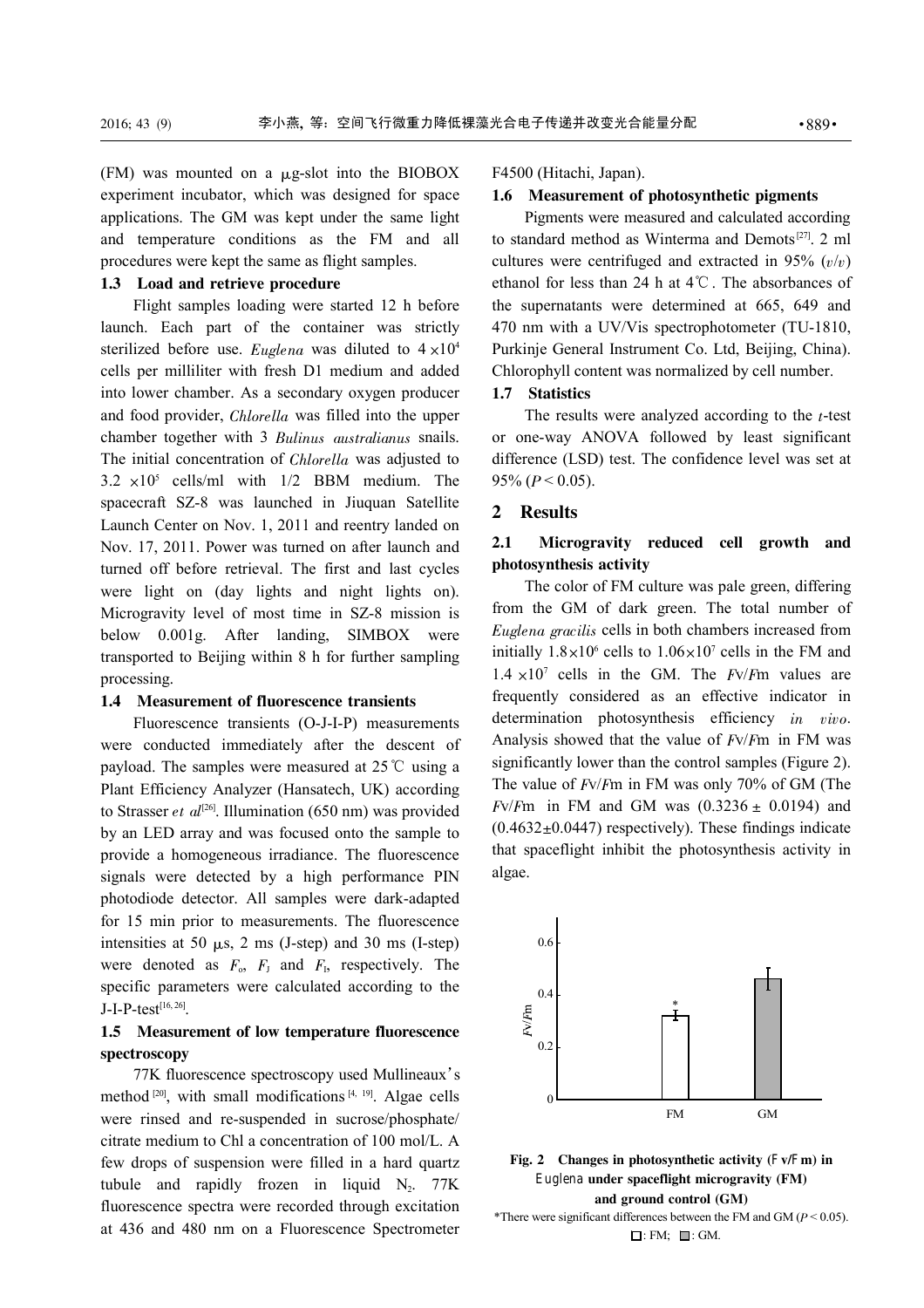As shown in Table 1, the contents of Chl  $\alpha$  and carotene in the flight samples (FM) increased remarkably than the control  $(GM)$ . Chl  $b$  was not detected in FM group. These results indicate that spaceflight microgravity may induce synthesis of Chl  $\alpha$ and carotene in algae cells.

Table 1 Chlorophyll a (Chl a) content, Chlorophyll b (Chl b) content and carotenoid content (Car) per cells in Euglena under spaceflight microgravity (FM) and ground control (GM)

| Treatments | Chl $a$                   | Chl <sub>b</sub>  | Car                |
|------------|---------------------------|-------------------|--------------------|
|            | $(mg/10^5 \text{ cells})$ | $(mg/10^5$ cells) | $(mg/10^5$ cells)  |
| FM         | $1.114 \pm 0.013*$        | ∩*                | $0.258 + 0.034*$   |
| GM         | $0.214 + 0.008$           | $0.030 + 0.003$   | $0.061_{\pm}0.012$ |
|            |                           |                   |                    |

\*There were significant differences between the FM and  $GM(P < 0.05)$ .

## 2.3 Changes of chlorophyll fluorescence transients of Euglena under microgravity

The effect of spaceflight on the electron transport of  $PSII$  was investigated by measuring the fast Chlorophyll a fluorescence transients. A typical polyphasic rise of fluorescence induction (O-J-I-P) was found in all groups (Figure 3). A significant shape change in the original fluorescence after exposure to spaceflight microgravity was not found, while the fluorescence yield at phase J, I, P considerably decreased (Figure 2).  $V_1$  and  $V_k$  values were not changed compared to the control (data not shown). These data also reveal that spaceflight may decrease fluorescence yield, which then affect photosynthesis efficiency in algae cells.



Fig. 3 Changes in the polyphasic chlorophyll fluorescence transients (OJIP) in Euglena under spaceflight microgravity (FM) and ground control (GM)  $\blacksquare$ : FM;  $\bigcirc$ : GM.

### 2.4 Inhibition sites induced by microgravity in the electron transport chain

Based on the analysis data from chlorophyll  $\alpha$ fluorescence transient, the " JIP-test" has been developed to monitor photosynthesis process under environment stress. " JIP-test" results can be presented as a spider-plot to present that the energy fluxes transfer though per reaction center(RC). In the FM, significant impairments of chlorophyll  $\alpha$ fluorescence parameters in Euglena gracilis were found (Figure 4). Compared to the control group (GM), DIO/RC, ABS/RC and  $\varphi$ D0 of microgravity groups were obviously increased, while  $PI_{CS}$ ,  $PI_{ABS}$ ,  $\varphi$ P0,  $\varphi$ E0 were significantly decreased (Figure 4). These results showed that microgravity probably inhibits electron transport at the acceptor side of  $PSII$ in the tested algae.





## 2.5 Energy distribution between PSI and PSI under microgravity

The 77K fluorescence emission spectra excited at 436 nm (the peak of the absorption band for Chl  $a$ ) or at 480 nm (the peak of absorption band for Chl  $b$ ), yielded two major peaks: one peak at about 698 nm from core complex of  $PSII$  and another peak at about 730 nm from PS I (Figure 5). In addition, redshifts in 77K fluorescence emission spectra of the FM compared to the GM were found.

Also a reduced emission peak of PS  $I$  and PS $II$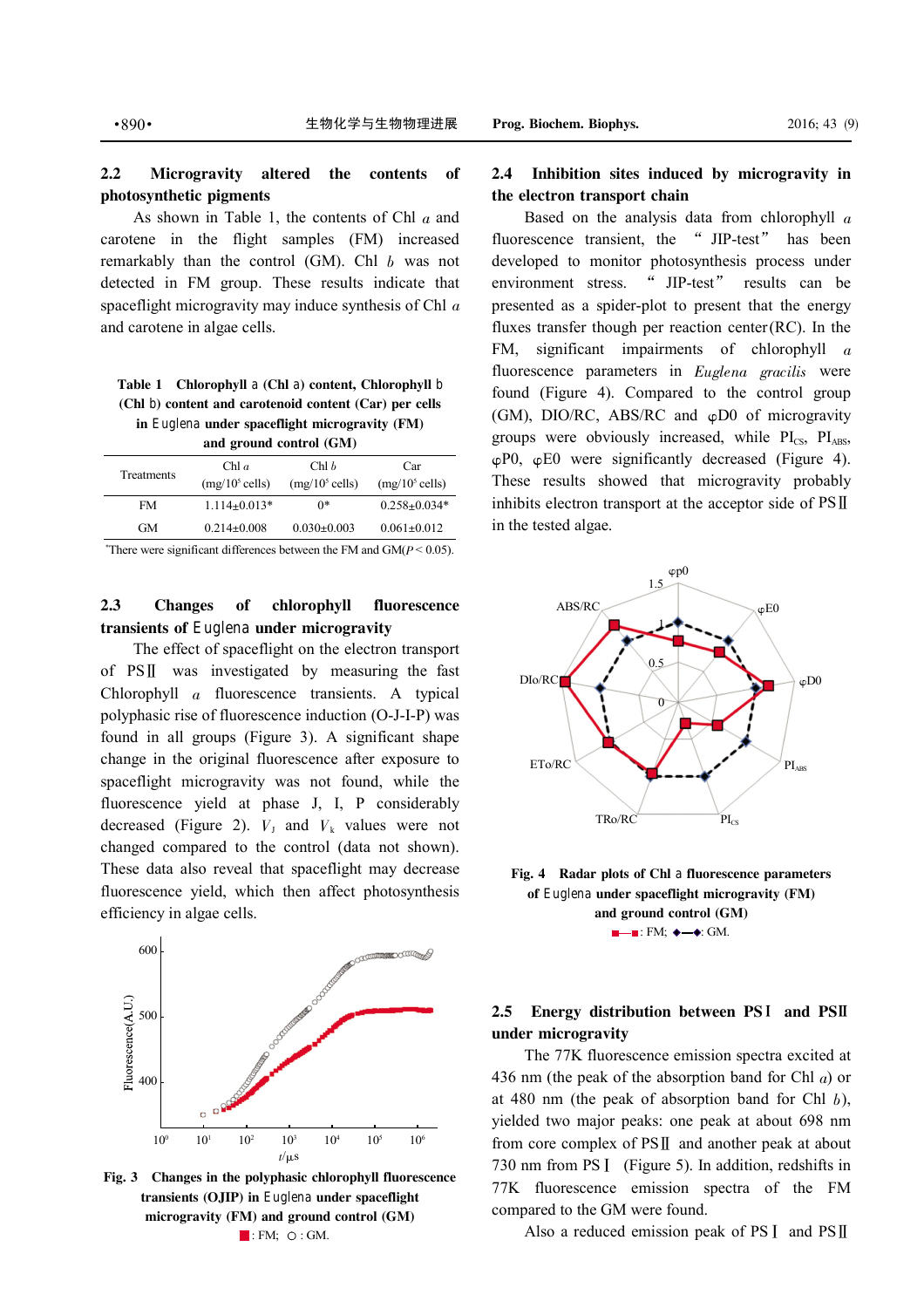at an excitation of 480 nm fluorescence (the peak of absorption band for Chl  $b$ ) compared to the 436 nm excitation (the peak of the absorption band for Chl  $a$ ) was detected. The ratio of peak fluorescence of  $PSII$ to PS I in the microgravity group was higher than that in the control, suggesting that more energy was transferred to  $PSII$  than to  $PSI$  in the FM and the energy distribution within the two photosystems was changed.



Fig. 5 Changes in 77K fluorescence emission spectral of Euglena under spaceflight microgravity (FM) and ground control (GM)  $\longrightarrow$ : GM;  $\longrightarrow$ : FM.

### 3 Discussion

Space environment affects photosynthesis activities in many aspects. The total biomass of Chlorella pyrenoidosa decreased in a 7- day spaceflight mission<sup>[2]</sup>. Partial volumes of stromal thylakoids, starch grains and plastoglobuli increased while thylakoid membrane stacking decreased in Brassica rapa grew aboard the space shuttle Columbia (STS-87) [11]. A reduction in whole chain electron transport happened in dwarf wheat onboard the International Space Station<sup>[28-29]</sup>. Temperatures and net photosynthetic rates of plant leaves were affected during parabolic airplane flight<sup>[5]</sup>. Photochemical activity and excitation energy transfer rate inhibited in spaceflight plant $[11]$ .

Fv/Fm reflects the potential opening degree of the  $PSII$  reaction center and photosynthesis activity [17]. Our data of  $Fv/Fm$  are in coincidence with those results that photosynthetic efficiency  $(Fv/Fm)$  was inhibited under space conditions (Figure 2). Besides, compared to the open cultures, the ground control group in its closed container showed also a decrease compared to open cultures, but was far less affected compared to the cells which were exposed to microgravity. The value of Fv/Fm decreased 14.8% in closed container on ground, but decreased 42.8% in FM group compared to the open culture (unpublished

data). The photosynthetic inhibition was also found in plant growing in close chamber or module under microgravity conditions with low air velocity<sup>[30-31]</sup>. In our systems, closure without outside gas exchange triggered the oxygen saturation and low pressure stresses during the light switched on/ off stages, which probably caused the decrease of photosynthesis capacity in closed container. Our data support the hypothesis that the  $\mu$ g-effects exceeded the effects of closed culture conditions.

" JIP-test" can provide information about the energy fluxes per reaction center and disclose the potential inhibition sites in the electron transport chain in more details. It is well-known that a fast fluorescence rise consisting of a sequence of phases, labeled as O, J, I and P. The minimal value of fluorescence signal is denoted as O (for origin, corresponds to minimal fluorescence intensity F0, which reflects the fluorescence yield at full photochemical quenching in the absence of photo-electrochemical stimulation, i.e. under dark-adapted conditions). The J step represents the accumulation of the  $Q_A$ - $Q_B$  form, as demonstrated by experimental results and theoretical simulations<sup>[15, 18]</sup>. Thus, the I step has been suggested to reflect an accumulation of the  $Q_A Q_B$  form, whereas the P step represents an accumulation of the  $Q_A Q_B^2$  form  $[17-18]$ .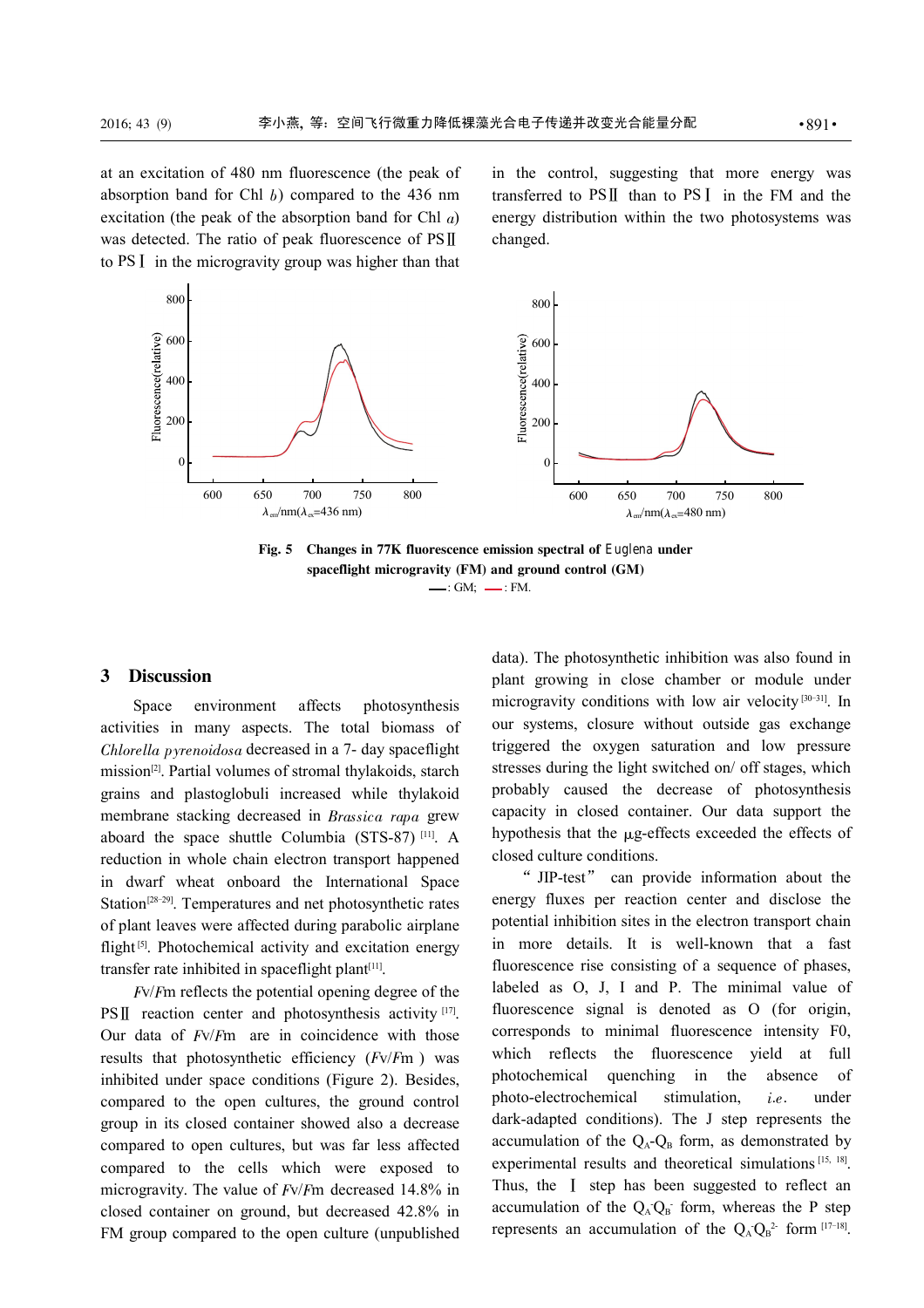This O-J-I-P polyphasic transient is found to change its shape in different environmental conditions and such changes can present the actual description of a given physiological state<sup>[32]</sup>. In this study, a typical polyphasic rise of fluorescence induction (O-J-I-P) was found in all groups (Figure 3), while the fluorescence yields of FM at phase J, I, P were considerably decreased. No significant differences of  $V<sub>J</sub>$  and  $V<sub>K</sub>$  between FM and GM were found in the recovery course, which suggested that microgravity does not inhibit electron transport at the donor side of  $PSII$ . At the same time, the quantum yield of primary photochemistry  $(\varphi Po)$ and the quantum yield of electron transport  $(\varphi E_0)$  were also decreased during spaceflight. The result implies that microgravity probably inhibits electron transport at the acceptor side of  $PSII$  in the FM algae.

As for the parameters of energy flux (per reaction center, RC) for absorption (ABS/RC), trapping (TRo/RC), electron transport (ETo/RC) and dissipation ( $D$ Io/RC)<sup>[16]</sup>, it was found that spaceflight increased ABS/RC and DIo/RC significantly, but did not impair TRo/RC and ETo/RC (Figure 4). These results indicate that the energy absorption and dissipation are increased, while energy trapping and transport are not changed, and the whole energy flux rate is reduced under microgravity. The data about energy flux are in agreement with the effect of microgravity on  $PI<sub>ABS</sub>$ . The increased ABS/RC-ratio in microgravity group (FM), probably resulted from a decreased number of reaction centers or an increase in the antenna size<sup>[13-14, 16]</sup>. In this study, we found that Chl  $a$  content was higher, while the Chl  $b$  content was lower in FM compared to GM (Table 1). Since all of the Chl  $b$ -molecules and most of Chl  $a$ -molecules act as antenna pigments, it is possible that high ABS/RC-ratios in the FM were due to high Chl  $a$  level in the cells. The high DIo/RC in FM can probably be explained with decreased photosynthetic efficiency (limited demand of ATP and NADPH2, because of reduced photochemistry) but increased heat dissipation due to non-photochemical quenching (protection of the photosynthetic apparatus from over-excitation). In the GM, the trend was different: ABS/RC and DIo/RC were decrease, and TRo/RC and ETo/RC were increased. These results suggested that the whole energy flux rate of the ground control was high and photosystem maintained under normal levels during experimental period.

The 77K fluorescence emission analysis provided

more direct information about energy transfer and distribution to different parts of photosystems [19, 33]. Evidence showed that under stress situation, such as low temperature and high light, the plant cells would reduce energy transfer and yield, fluorescence intensity from the photosystems, electron transport rates and diminished effective quantum yields<sup>[33-34]</sup>. In our  $77K$ fluorescence spectral experiment (Figure 5), the ratio of the fluorescence peak of  $PSII$  to  $PSI$  in FM group was higher than that in the control, suggesting that excitation energy tended to transfer to  $PSII$  rather than to PS<sup>I</sup>. Besides, we also found that the PS<sup>I</sup> peak at 730 nm in the control thylakoids shifted to 733 nm in the microgravity group. These results about red shift and reduction of PSI fluorescence emission peak indicated that microgravity possibly altered PST structure and caused less energy transfer to PST. A similar phenomenon was also found in high plants under clinotation  $[4, 7, 35]$ , that simulated microgravity reduced energy distribution to PS I and changed PS I fluorescence emission peak. In addition, we also found that there is also a reduced fluorescence emission level at an excitation at 480 nm (the peak of absorption band for Chl b) compared to 436 nm-excitation (the peak of the absorption band for Chl  $a$ ), a possible reason for this is that there is far lower Chl  $b$  content than Chl  $a$ in Euglena (the ratio of Chl  $a$  to Chl  $b$  is higher than 6 in the wild type)<sup>[36]</sup>, and we even could not detect Chl  $b$ of Euglena cells in FM groups, so there are low Chl b-levels and fluorescence emission level excited at Chl b absorption wavelength is about half of values excited at Chl  $a$  absorption wavelength.

In summary, the 17-day spaceflight decreased the photosynthetic activity in Euglena gracilis and also reduced the quantum yield of primary photochemistry  $(\varphi Po)$ , the quantum yield of electron transport  $(\varphi Eo)$ and the performance index of  $PSII$  (PI<sub>ABS</sub> and PI<sub>CS</sub>), while ABS/RC and DIo/RC were increased in microgravity. Microgravity decreased fluorescence yields, but the shape of fluorescence transients (O-J-I-P) was not changed. Microgravity also altered energy distribution between  $PSII$  and  $PSI$  and caused redshifts of energy shifting to  $PSII$ . These results implied that the inhibition site of microgravity on the photosynthesis of Euglena gracilis may locate at the acceptor sides of  $PSII$  and changed antenna size of  $PSII$ , and microgravity may also change the PSI structure which led to a reduction of energy transfer to PSI.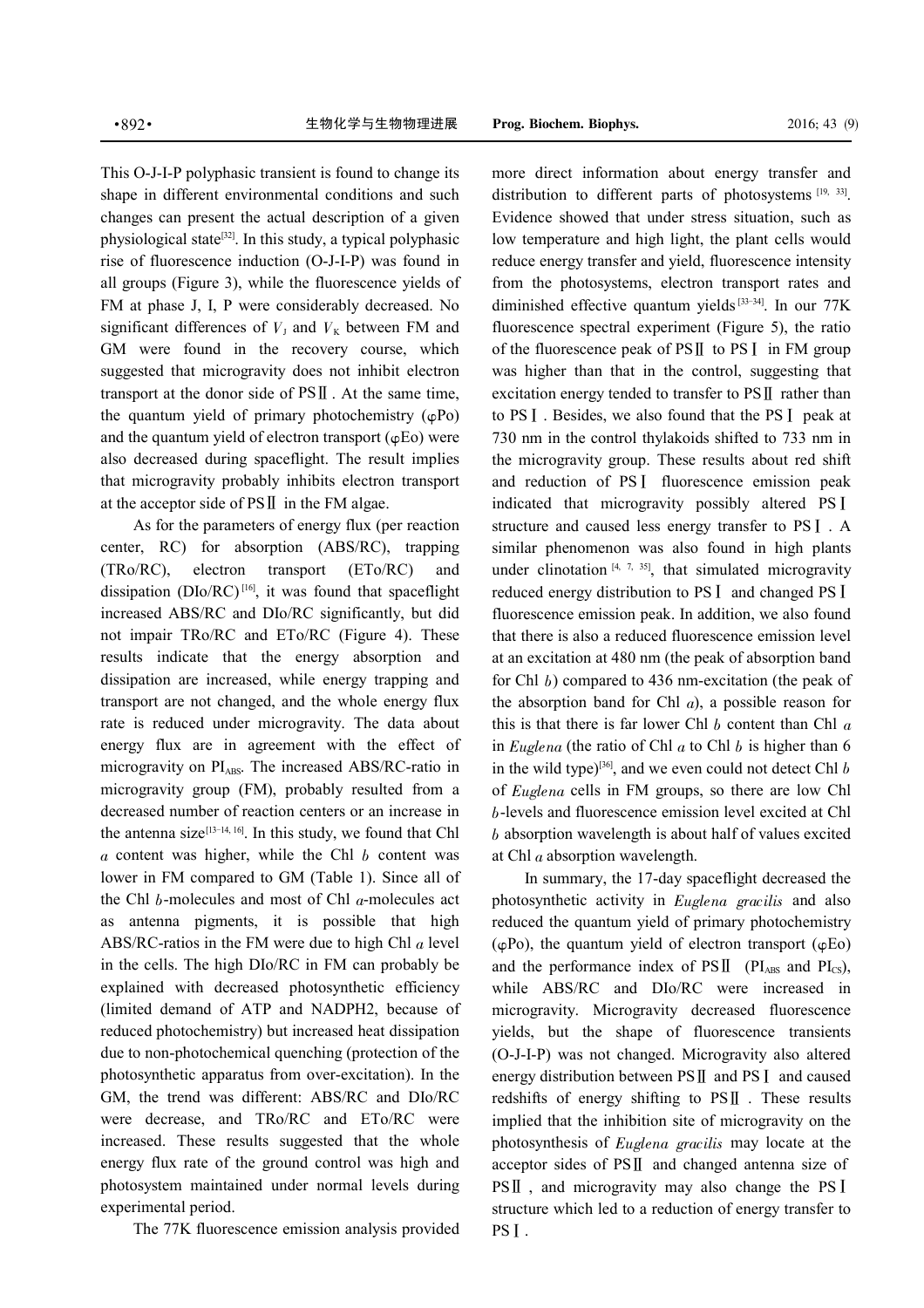Acknowledgements The authors thank Airbus D&S (Astrium), DLR (Germany) and GESSA (China), for hardware development, training and experiment support. The authors are also grateful to Prof. WEN Xiao-Gang and Dr. CHEN Bo-Ya for their technical support in 77K fluorescence spectral experiment.

#### References

- [1] Hao Z J, Li D H, Li Y H, et al. Nostoc sphaeroides Kütz, an excellent candidate producer for CELSS. Adv Space Res, 2011, 48(10): 1565-1571
- [2] Wang G H, Li G B, Hu C X,  $et \ al$ . Performance of a simple closed aquatic ecosystem (CAES) in space. Adv Space Res, 2004, 34(6): 1455-1460
- [3] Wheeler R M, Stutte G W, Subbarao G V, et al. Plant growth and human life support for space travel. In: M. Passarakli (Eds.) Handbook of plant and crop physiology, 2nd. New York: Marcel Dekker, 2001: 925-941
- [4] Chen B Y, Zhang A H, Lu Q T, et al. Characterization of photosystem  $I$  in rice ( $Oryza sativa L$ .) seedlings upon exposure to random positioning machine. Photosynth Res, 2013, 116 (1): 93- 105
- [5] Kitaya Y, Kawai M, Tsuruyama J, et al. The effect of gravity on surface temperature and net photosynthetic rate of plant leaves. Adv Space Res, 2001, 28(4): 659-664
- [6] Stutte G W, Monje O, Goins G D, et al. Microgravity effects on thylakoid, single leaf, and whole canopy photosynthesis of dwarf wheat. Planta, 2005, 223(1): 46-56
- [7] Jiao S, Hilaire E, Paulsen A Q,  $et$  al. Brassica rapa plants adapted to microgravity with reduced photosystem I and its photochemical activity. Physiol Plant, 2004, 122(2): 281-290
- [8] Tripathy B C, Brown C S, Levine H G, et al. Growth and photosynthetic responses of wheat plants grown in space. Plant Physiol, 1996, 110(3): 801-806
- [9] Volovik O I, Kordyum E L, Guikema J A. Some characteristics of photosynthetic apparatus under conditions of spaceflight. J Gravity Physiol, 1999, 6(1): 127-128
- [10] Nasir A, Strauch S M, Becker I,  $et$  al. The influence of microgravity on Euglena gracilis as studied on Shenzhou 8. Plant Biol, 2014, 16(S1): 113-119
- [11] Kochubey S M, Adamchuk N I, Kordyum E I, et al. Microgravity affects the photosynthetic apparatus of Brassica rapa L. Plant Biosyst, 2004, 138(1): 1-9
- [12] Govindjee. Chlorophyll a fluorescence: a bit of basics and history. In: G.C. Papageorgiou, Govindjee (Eds.), Chlorophyll a Fluorescence: A Signature of Photosynthesis, vol.19. The Netherlands: Springer, 2004: 1-42
- [13] Wang G H, Hao Z J, Anken R, et al. Effects of UV-B radiation on photosynthesis activity of Wolffia arrhiza as probed by chlorophyll fluorescence transients. Adv Space Res, 2010, 45(7): 839-845
- [14] Xia J, Li Y, Zou D. Effects of salinity stress on PS  $\mathbb{I}$  in Ulva lactuca

as probed by chlorophyll fluorescence measurements. Aqua Bot, 2004, 80(2): 129-137

- [15] Strasser R J, Tsimilli-Michael M, Srivastava A. Analysis of Chlorophyll a Fluorescence Transient. In: G.C. Papageorgiou, Govindjee (Eds.), Chlorophyll a Fluorescence: A signature of photosynthesis, vol.19. The Netherlands: Springer, 2004: 322-362
- [16] Appenroth K J, Stöckel J, Srivastava A, et al. Multiple effects of chromate on the photosynthetic apparatus of Spirodela polyrhiza as probe by OJIP chlorophyll a fluorescence measurements. Environ Pollut, 2001, 115(1): 49-64
- [17] Lazár D. Chlorophyll a fluorescence induction. Biochim Biophys Acta, 1999, 1412(1): 1-28
- [18] Srivastava A, Govindjee R J. Strasser Greening of peas: parallel measures on 77 k emission spectra, OJIP chlorophyll a fluorescence transient, period four oscillation of the initial fluorescence levels, delayed light emission, and P700. Photosynthetica, 1999, 37 (3): 365-392
- [19] Wang G H, Chen L Z, Li G B, et al. The studies of improvement of Photosynthesis of Microalgae with changing of the ratio of Light-harvesting Pigments. Chin Sci Bull, 2005, 50 (15): 1622- 1626
- [20] Mullineaux C W. Excitation energy transfer from phycobilisome to Photosystem  $\overline{I}$  in a cyanobacterial mutant lacking Photosystem  $\overline{I}$ . Biochim Biophys Acta, 1994, 1184(1): 71-77
- [21] Richter P R, Strauch S M, Ntefidou M, et al. Influence of different light-dark cycles on motility and photosynthesis of Euglena gracilis in closed bioreactors. Astrobiology, 2014, 14(10): 848-858
- [22] Hader D P, Richter P, Lebert M. Signal transduction in gravisensing of flagellates. Signal Transduction, 2006, 6(6): 422-431
- [23] Richter P R, Schuster, Lebert M, et al. Gravitaxis of Euglena gracilis depends only partially on passive buoyancy. Adv Space Res, 2007, 39(7): 1218-1224
- [24] Hader D P, Richter P R, Strauch S M, et al. Aquacells Flagellates under long-term microgravity and potential usage for life support systems. Microgravity Sci Tech 2006, 18(3-4): 210-214
- [25] Nichols H W, Bold H C. Trichosarcina Polymorpha Gen. et Sp. Nov. J Phycol, 1965, 1(1): 34-38
- [26] Strasser R J, Srivastava A, Govindjee. Polyphasic chlorophyll a fluorescence transient in plants and cyanobacteria. Photochem Photobiol, 1995, 61(1): 32-42
- [27] Winterma J F, Demots A. Spectrophotometric characteristics of chlorophylls A and B and their pheophytins in ethanol. Biochim Biophys Acta, 1965, 109(2): 448-453
- [28] Stutte G W, Monje O, Hatfield R D, et al. Microgravity effects on leaf morphology, cell structure, carbon metabolism and mRNA expression of dwarf wheat. Planta, 2006, 224(5): 1038-1049
- [29] Qiao L, Luo S, Liu Y D,  $et$  al. Reproductive and locomotory capacities of Caenorhabditis elegans are not affected by simulated variable gravities and actual spaceflight in shenzhou-8 mission. Astrobiology, 2013, 13(7): 617-625
- [30] Kays S J. Inhibition of photosynthesis by ethylene. Nature, 1980, 285(5759): 51-51